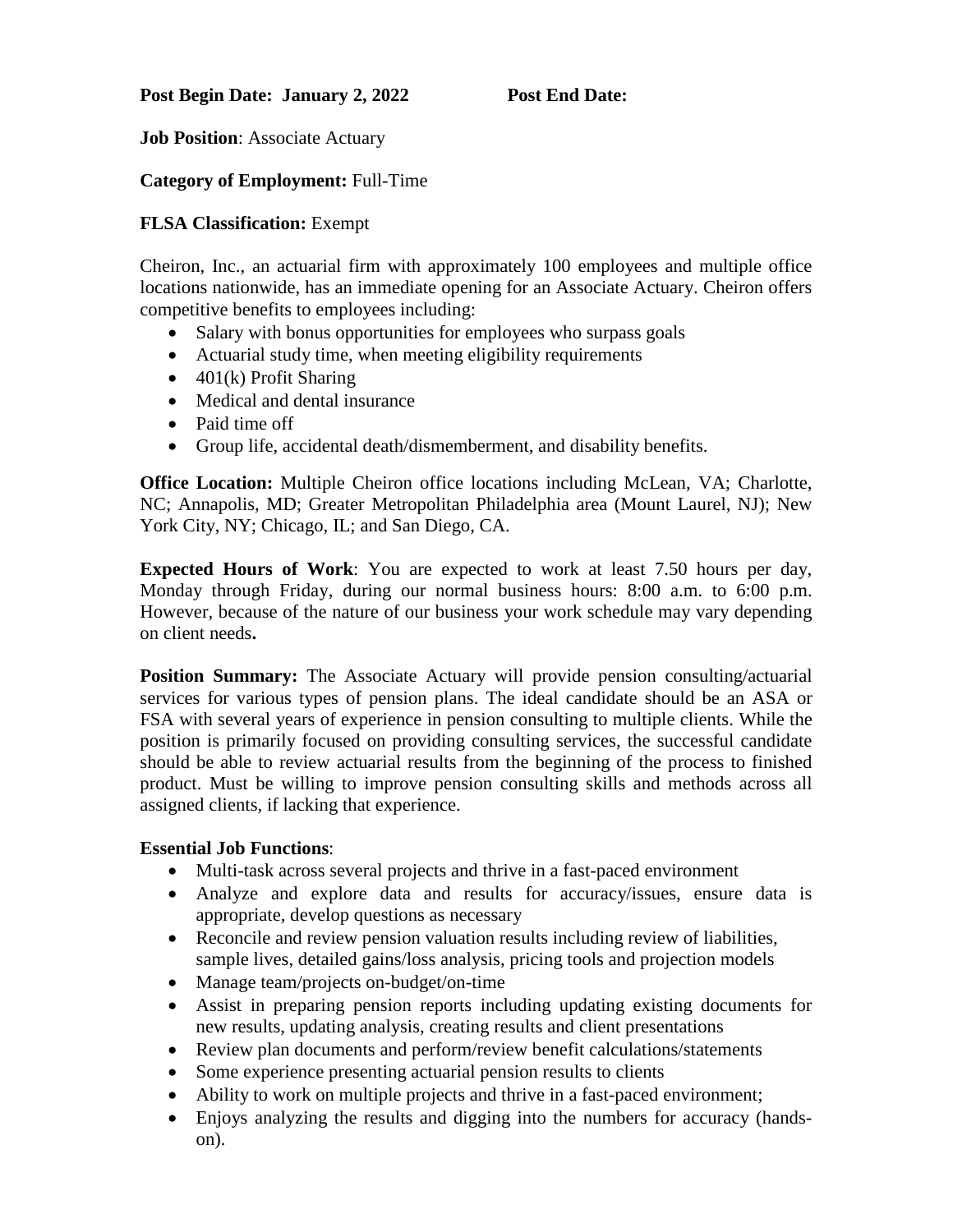# **Required Skills and Competencies:**

- Must be either an Associate of the Society of Actuaries (ASA), with the intention to continue taking exams to achieve the Fellow of the Society of Actuaries (FSA), or has already attained the FSA designation
- Must have experience with all aspects of pension plans, multiemployer and/or public sector experience is a plus
- Must have experience with pension plan actuarial valuations
	- o Required accounting reports, liability determination, funding analysis, etc.
- Must have experience reviewing actuarial results in detail and enjoys being involved at multiple levels of pension consulting work
- Must possess strong oral and written communication skills
	- o Ability to communicate complex actuarial issues clearly and concisely to a non-technical audience
- Participate in client and internal client team meetings
- Must be able to manage complex projects and clients
	- o Manage deadlines and develop methodologies that work within deadlines and client-set budgets
- Excels at managing and communicating personal workflow
- Oversees the work of analysts as well as mentor and train staff
- Communicates and works cooperatively with junior analysts and senior consultants

# **Additional Requirements:**

- Expertise in Microsoft Office products including Excel, Word, and PowerPoint
- Experience in Proval is a plus
- Expertise in Access, SQL, and/or JAVA a plus

# **Education and Experience:**

- Bachelor's Degree from a four-year college or university
- At least six years of pension actuarial experience; is preferred

**Travel:** As employee moves into a consulting actuary role, will be required to travel to client meetings as well as internal Cheiron meetings. Frequency of travel may vary based on client assignments.

**About Cheiron:** Cheiron is an employee-owned actuarial and financial consulting firm that is focused on providing health and pension actuarial consulting services to our clients (multiemployer, public sector, and some corporate). Our mission is to empower benefit plan sponsors to understand and improve the management of their benefit programs and their resulting financial risks through innovative technological applications and unsurpassed professional expertise. About 100 employees work at Cheiron across the continental US multiple office locations. Cheiron is flexible and has the unique ability to adjust work assignments to enable employees to have favorable client roles and opportunities and to continue optimal career growth.